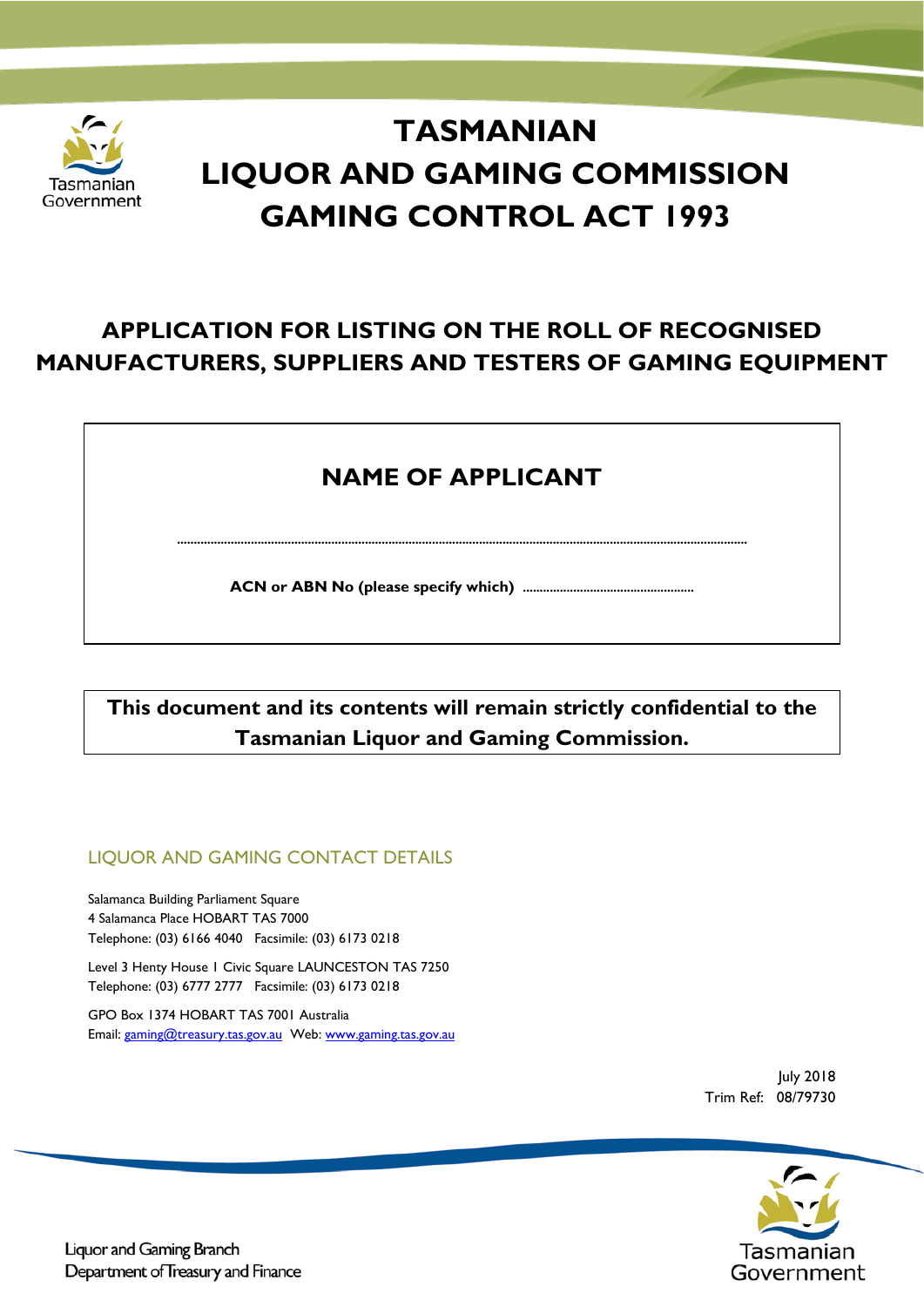# **Personal Information Protection Statement**

- 1. Personal information will be collected from you for the purpose of determining your application and will be used by the Liquor and Gaming Branch, Department of Treasury and Finance, for managing, assessing, advising upon and determining the relevant application and may be used for other purposes permitted by the *Gaming Control Act 1993* and Regulations.
- 2. You are required to provide this information by the *Gaming Control Act 1993* and Regulations. Failure to provide this information may result in your application not being able to be processed or the service not being able to be provided.
- 3. Your personal information will be used for the primary purpose for which it is collected, and may be disclosed to contractors and agents of the Liquor and Gaming Branch, the Tasmanian Liquor and Gaming Commission, law enforcement agencies, debt collection and other finance agencies for the purposes of conducting a credit check, courts and other organisations authorised to collect it.
- 4. Your basic personal information may be disclosed to other public sector bodies where necessary for the efficient storage and use of the information.
- 5. Personal information will be managed in accordance with the *Personal Information Protection Act 2004* and may be accessed by the individual to whom it relates on request to the Department. You may be charged a fee for this service. Further information on the Department's policies in relation to the *Personal Information Protection Act 2004* can be found at [http://www.treasury.tas.gov.au/pip.](http://www.treasury.tas.gov.au/pip)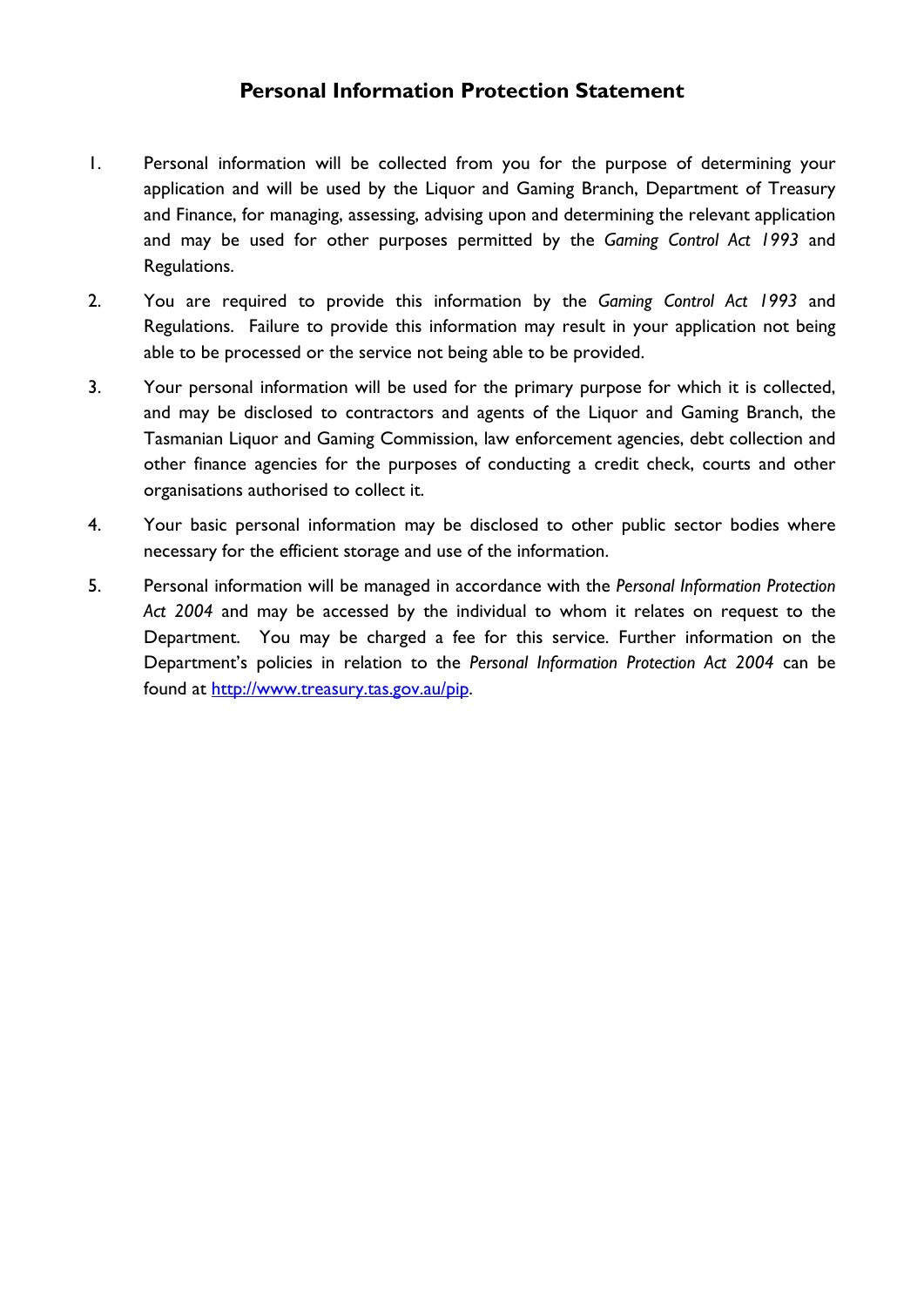# **GAMING CONTROL ACT 1993 INFORMATION**

In accordance with the Gaming Control Act 1993, the Tasmanian Liquor and Gaming Commission is required to conduct investigations of all incorporated bodies which seek to be listed on the Roll of Recognised Manufacturers, Suppliers and Testers of Gaming Equipment in Tasmania.

The following forms are to be used in conjunction with this application:

### **Incorporated Body History Proforma -**

All incorporated bodies applying to be listed on the Roll of Recognised Manufacturers and Suppliers of Gaming Equipment must complete a 'Incorporated Body History Proforma'.

### **Associate Application Form -**

Any person who holds the position of director, partner, trustee, executive officer and secretary and any other officer or person determined by the Commission to be associated or connected with the ownership, administration or management of the incorporated body must complete a 'Associate Application Form'.

#### **Fees -**

A fee of 500 fee units must accompany this application. The applicant is also obliged to pay any reasonable costs incurred by the Commission in investigating and inquiring into an application to be listed on the Roll. Investigation and inquiry costs may include travelling expenses within or outside Tasmania.

#### **Assessment process -**

The assessment will involve references to various organisations which may include the following:

Tasmania Police Financial Institutions Professional Bodies Australian Securities and Investments Commission Gaming Regulatory Authorities.

Where applicable, reference may also be made to interstate, federal and overseas equivalents of these organisations.

## *Failure to fully disclose all information or to provide complete records as required may, in itself, be sufficient reason to result in an applicant being denied listing on the Roll.*

### **Publication of notice.**

Within fourteen days of an application being made, an applicant must publish in a newspaper circulating generally in Tasmania, the following notice: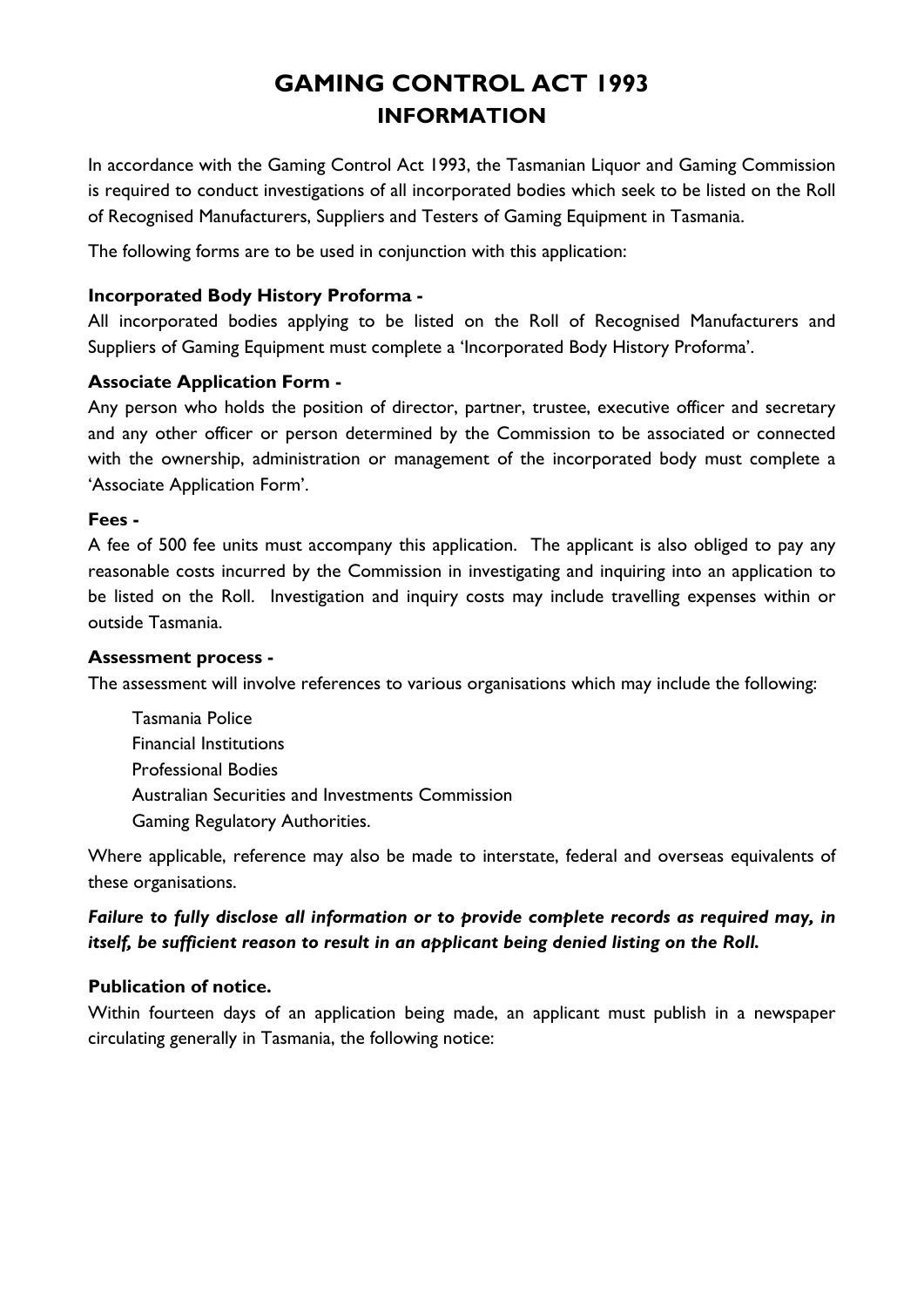#### *GAMING CONTROL ACT 1993*

*.................................................................................. (Name of corporation and ACN No.)*

*has applied to be listed on the Roll of Recognised Manufacturers, Suppliers and Testers of Gaming Equipment in Tasmania. Any person may object to the granting of the application within 14 days of this notice. Grounds for the objection must be made in writing to the Tasmanian Liquor and Gaming Commission GPO Box 1374, Hobart 7001.*

> *......................................................................................... Secretary*

# **Applicant Details**

| $\mathbf{I}$ . | Full name of manufacturer/supplier applying for listing on the Roll            |  |  |  |  |
|----------------|--------------------------------------------------------------------------------|--|--|--|--|
|                |                                                                                |  |  |  |  |
|                |                                                                                |  |  |  |  |
| 2.             | ACN or ABN No. of Company (please specify which)                               |  |  |  |  |
|                |                                                                                |  |  |  |  |
| 3.             | Registered Office of manufacturer/supplier                                     |  |  |  |  |
|                |                                                                                |  |  |  |  |
| 4.             | Details of a contact person                                                    |  |  |  |  |
|                | - This is the person who is to receive any correspondence from the Commission. |  |  |  |  |
| a)             | Title (Mr, Mrs, Miss, Ms, Dr)                                                  |  |  |  |  |
| b)             | <b>Full Name</b>                                                               |  |  |  |  |
| c)             | <b>Position Title</b>                                                          |  |  |  |  |
| d)             | <b>Postal Address</b>                                                          |  |  |  |  |
| e)             |                                                                                |  |  |  |  |
| f)             | Day time telephone No.                                                         |  |  |  |  |
| g)             | Fax No.                                                                        |  |  |  |  |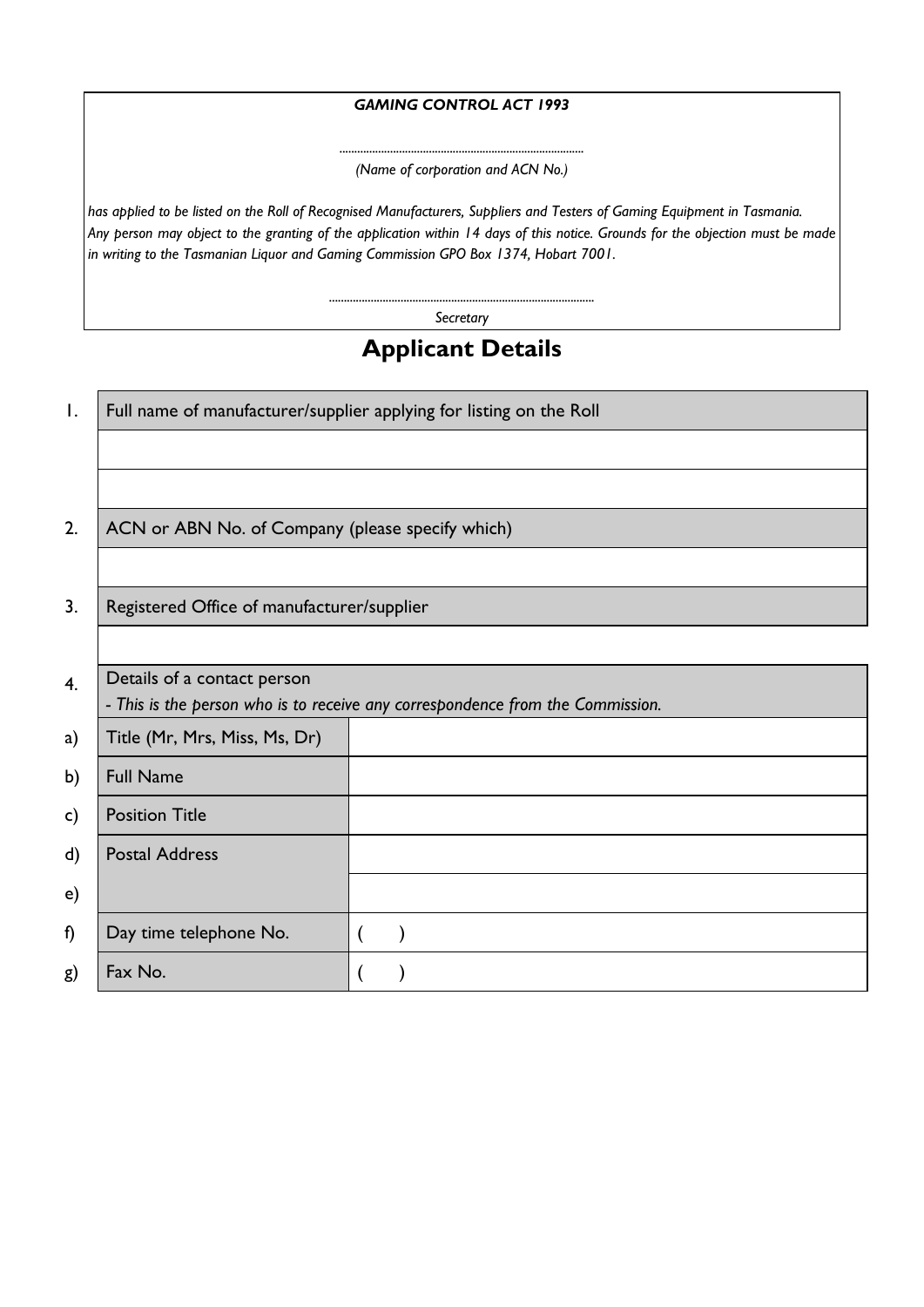### **Submission of this Application**

This application is to be accompanied by;

- a) a completed 'Incorporated Body Proforma' (if applicable) in respect of the applicant;
- b) a completed 'Associate Application Form' in respect of any person who holds the position of director, partner, trustee, executive officer and secretary and any other officer or person determined by the Commission to be associated or connected with the ownership, administration or management of the incorporated body.
- c) the prescribed fee; and

should be forwarded to the Tasmanian Liquor and Gaming Commission marked:

### PERSONAL AND CONFIDENTIAL - ROLL APPLICATION

Tasmanian Liquor and Gaming Commission Manager Operations GPO Box 1374 HOBART 7001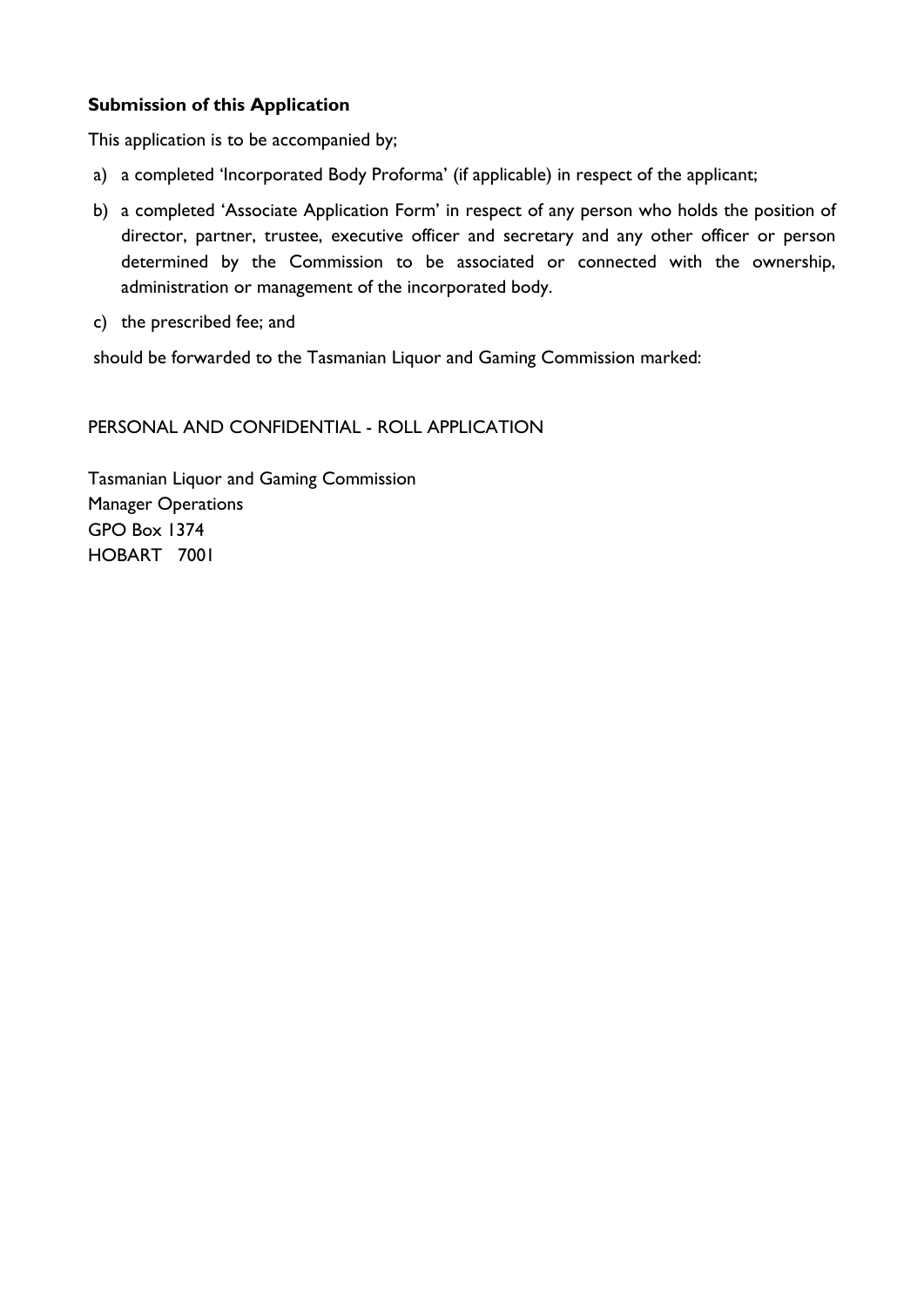# **STATUTORY DECLARATION VERIFYING AN APPLICATION FOR LISTING ON THE ROLL OF MANUFACTURERS, SUPPLIERS AND TESTERS.**

I 1 ...........................................................................................................................................................................................

of <sup>2</sup> .........................................................................................................................................................................................

#### DO SOLEMNLY AND SINCERELY DECLARE:

- (a) I have personally completed all the information required in this application; and
- (b) I certify that the particulars contained in the completed application are true and correct in every detail and fully disclose the information required to complete this application.

AND I MAKE THIS SOLEMN declaration by virtue of the *Oaths Act 2001*.

DECLARED at 3 (1) in the State of 4.......................................................................) this \_\_\_\_\_ day of \_\_\_\_\_\_\_\_\_\_\_\_\_\_\_\_\_\_\_ 20\_\_\_\_\_. (Signature of Applicant)

....................................................................................

before me

................................................................

(Name and Occupation of Witness)

#### **NOTES**

- **1 Full name of applicant**
- **2 Address of Applicant**
- **3 Place of declaration, e.g. Hobart**
- **4 State of declaration, e.g. Tasmania**

#### **CATEGORY OF ACCEPTABLE WITNESSES**

|                | A Commissioner for Declarations                           |    | A veterinary surgeon                                          |
|----------------|-----------------------------------------------------------|----|---------------------------------------------------------------|
| $\overline{2}$ | A Justice of the peace or bail justice                    | 12 | A pharmacist                                                  |
| 3              | A notary public                                           | 13 | A principal in the teaching service                           |
| 4              | A barrister and solicitor of the Supreme Court            | 14 | The manager of a bank                                         |
| 5.             | A clerk to a barrister and solicitor of the Supreme Court | 15 | A member of the Institute of Chartered Accountants in         |
| 6              | A member of the police force                              |    | Australia or the Australian Society of Certified Practising   |
| 7              | A councillor of a municipality                            |    | Accountants or the National Institute of Accountants          |
| 8              | A town clerk or municipal manager                         | 16 | A minister of religion authorised to celebrate marriages      |
| 9              | A legally qualified medical practitioner                  |    | A person who holds a prescribed office in the public service. |
| 10             | A dentist                                                 |    |                                                               |